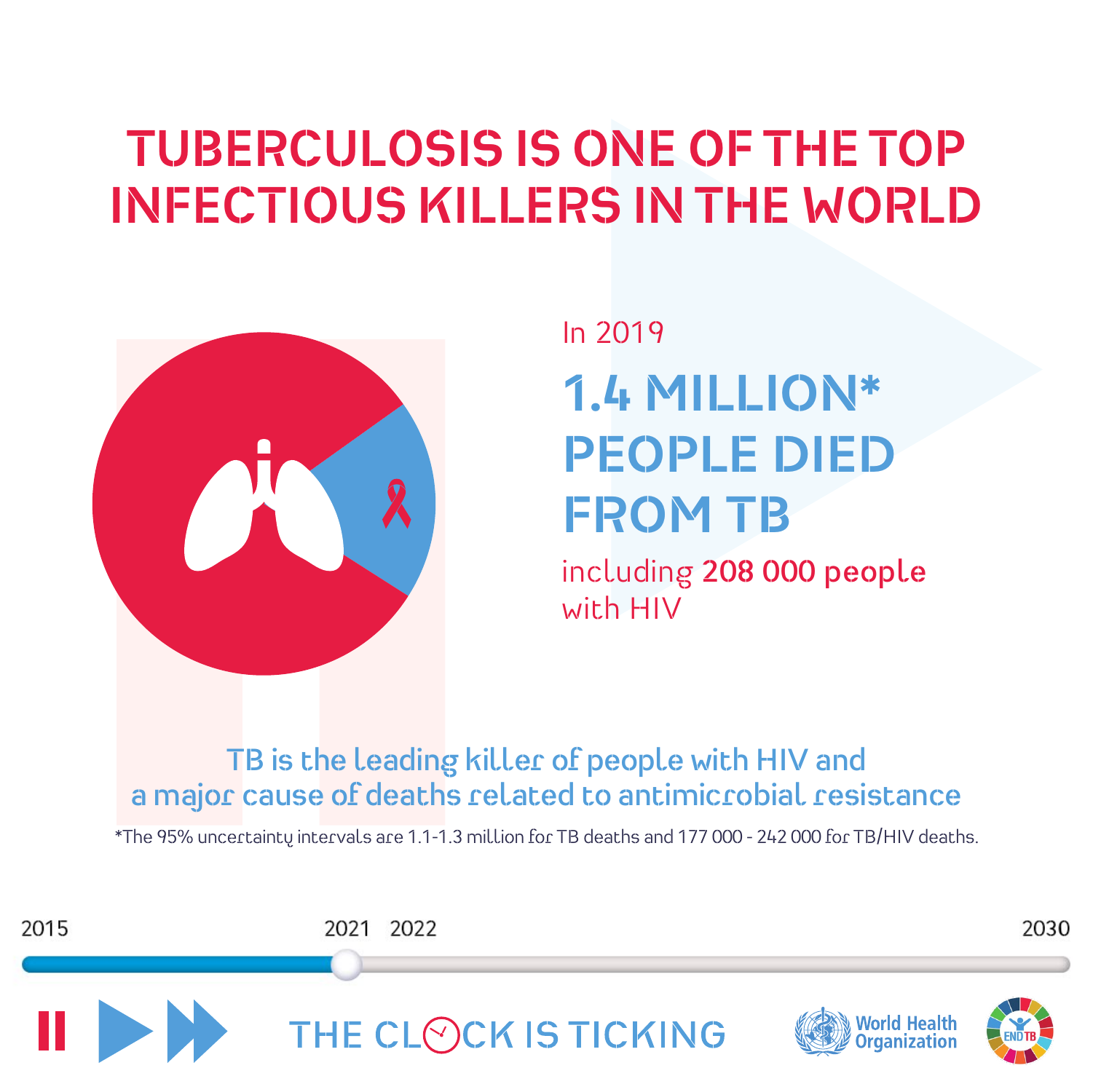# **MORE PEOPLE REACHED WITH QUALITY TUBERCULOSIS CARE**



#### **10 MILLION PEOPLE FELL ILL WITH TB\*** In 2019, an estimated

**7.1 Million people** reported to have access to TB care, up from 6.4 M in 2017.

**≈2.9 Million people** were undiagnosed or not reported.

**Better reporting, diagnosis and access to care will close this gap**

\*The 95% uncertainty interval for TB incidence is 8.9-11.0 million.

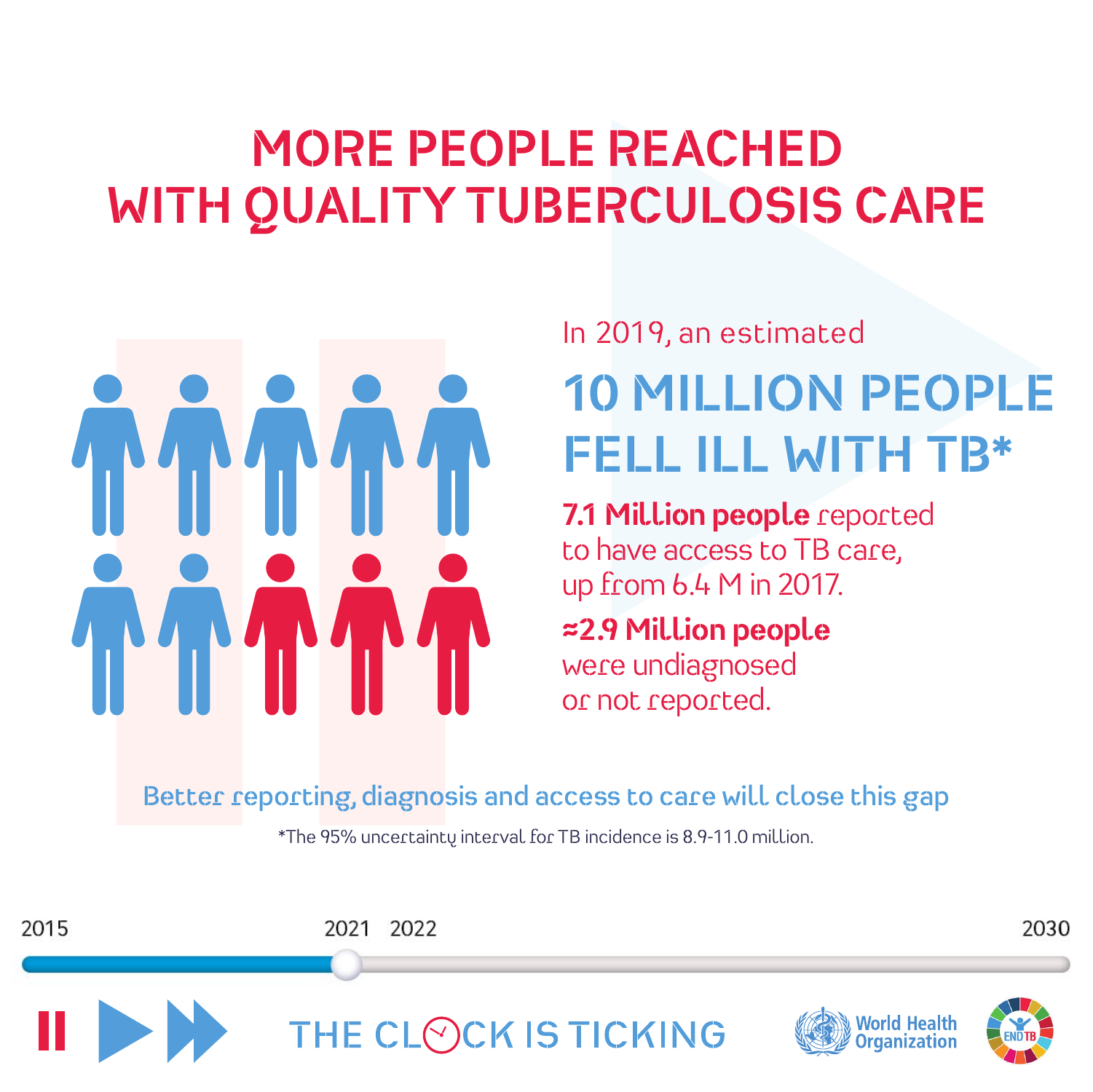#### **DRUG-RESISTANT TUBERCULOSIS REMAINS A PUBLIC HEALTH CRISIS**



# In 2019 **ABOUT 0.5 MILLION PEOPLE FELL ILL WITH DRUG- -RESISTANT TB\***

Only **38% people** accessed treatment.

#### **Of those treated, Only 57% were treated successfully**

\*The 95% uncertainty interval for the incidence of rifampicin-resistant TB is 400 000 - 535 000. About 78% of these cases had multidrug-resistant TB.

2021 2022

2030



2015

THE CLOCK IS TICKING



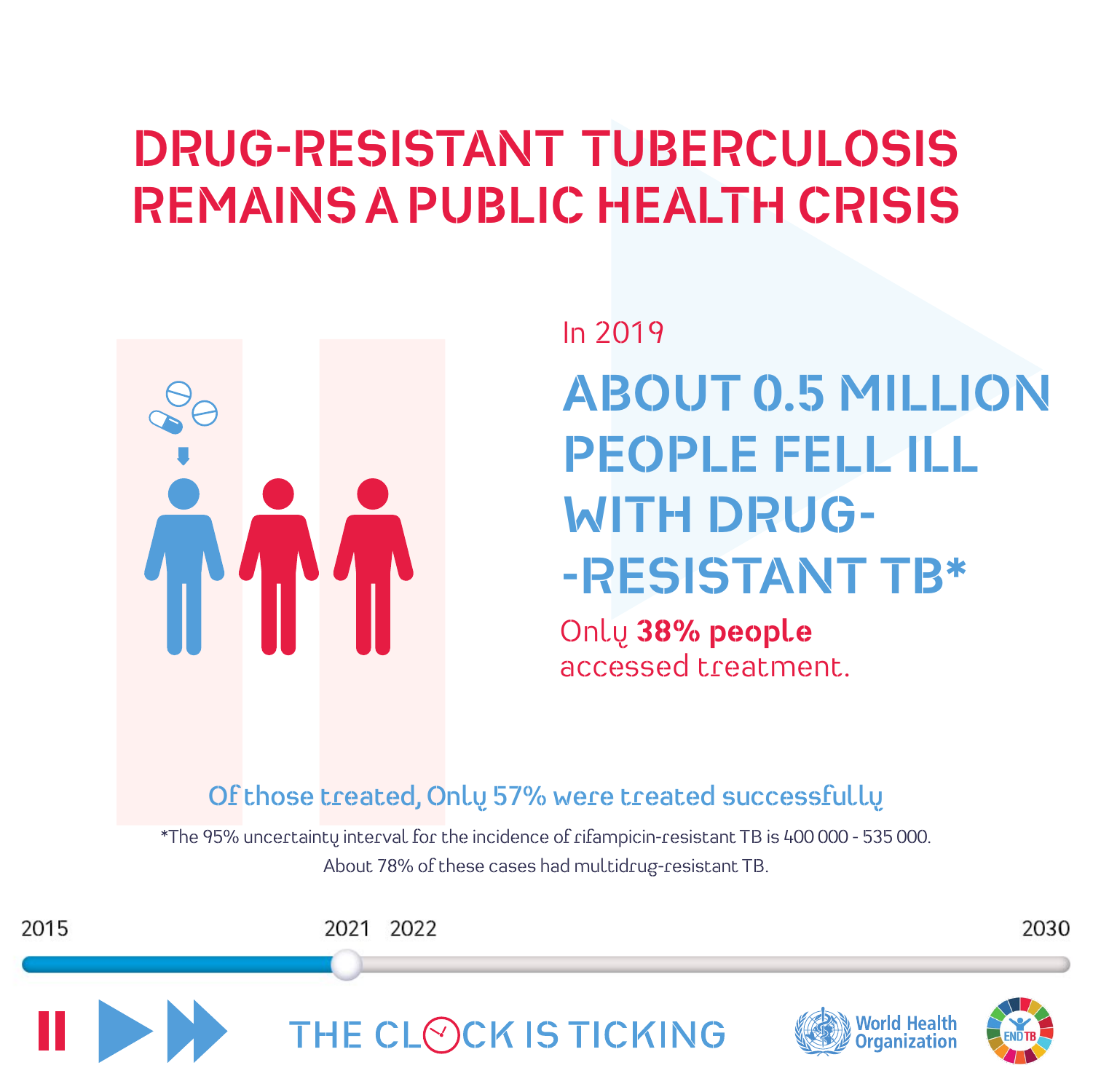## **TUBERCULOSIS IS THE LEADING KILLER OF PEOPLE WITH HIV**



In 2019, There were 208 000 deaths from TB among people with HIV\*

# **815000\* PEOPLE WITH HIV FELL ILL WITH TB**

**Only 56%** of them were diagnosed with both HIV and TB

**End preventable deaths by ensuring early access to TB treatment, life-saving antiretroviral therapy and TB preventive treatment**

\*The 95% uncertainty intervals are 177 000 – 242 000 for deaths and 729 000 – 906 000 for incidence.

2015 2021 2022 2030 THE CLOCK IS TICKING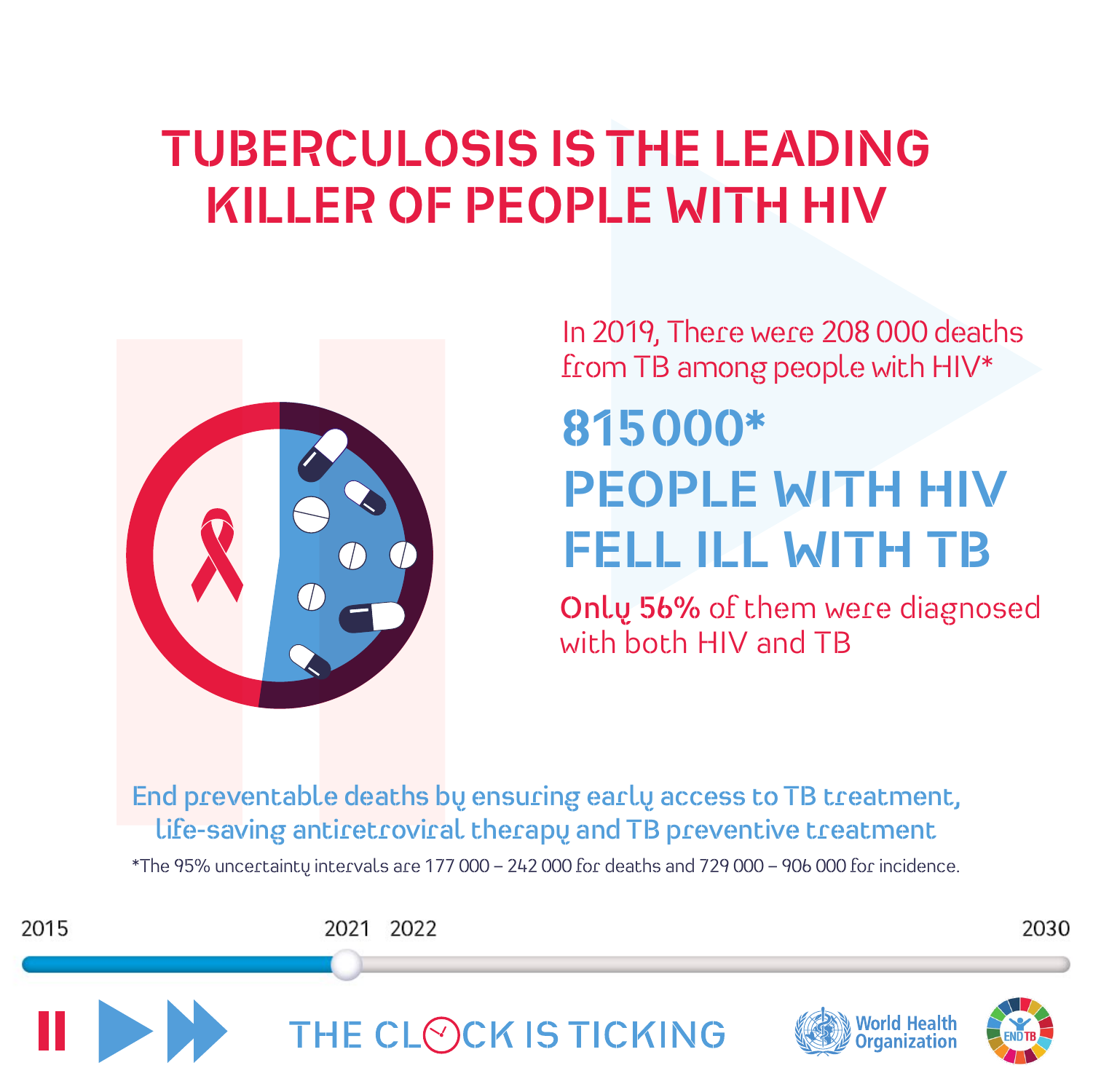# **GLOBAL PROGRESS IN PROVISION OF TB PREVENTIVE TREATMENT LAGS BEHIND**

what is needed to reach the overall UN global target

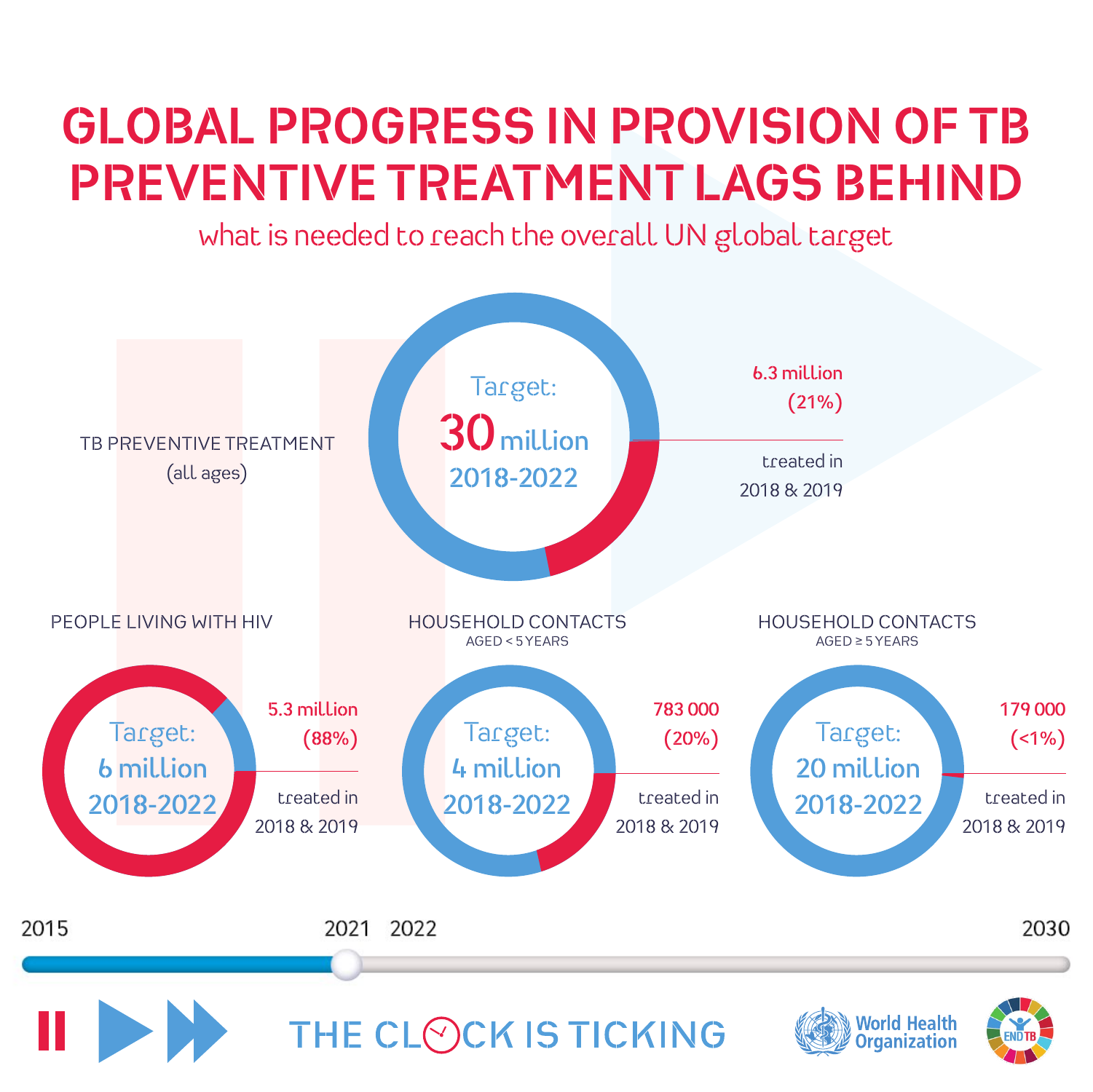# **GLOBAL PROGRESS IN THE NUMBER OF PEOPLE TREATED FOR TB IN 2018 AND 2019 LAGS BEHIND**

What is needed to reach the UN global targets, especially for drug-resistant TB

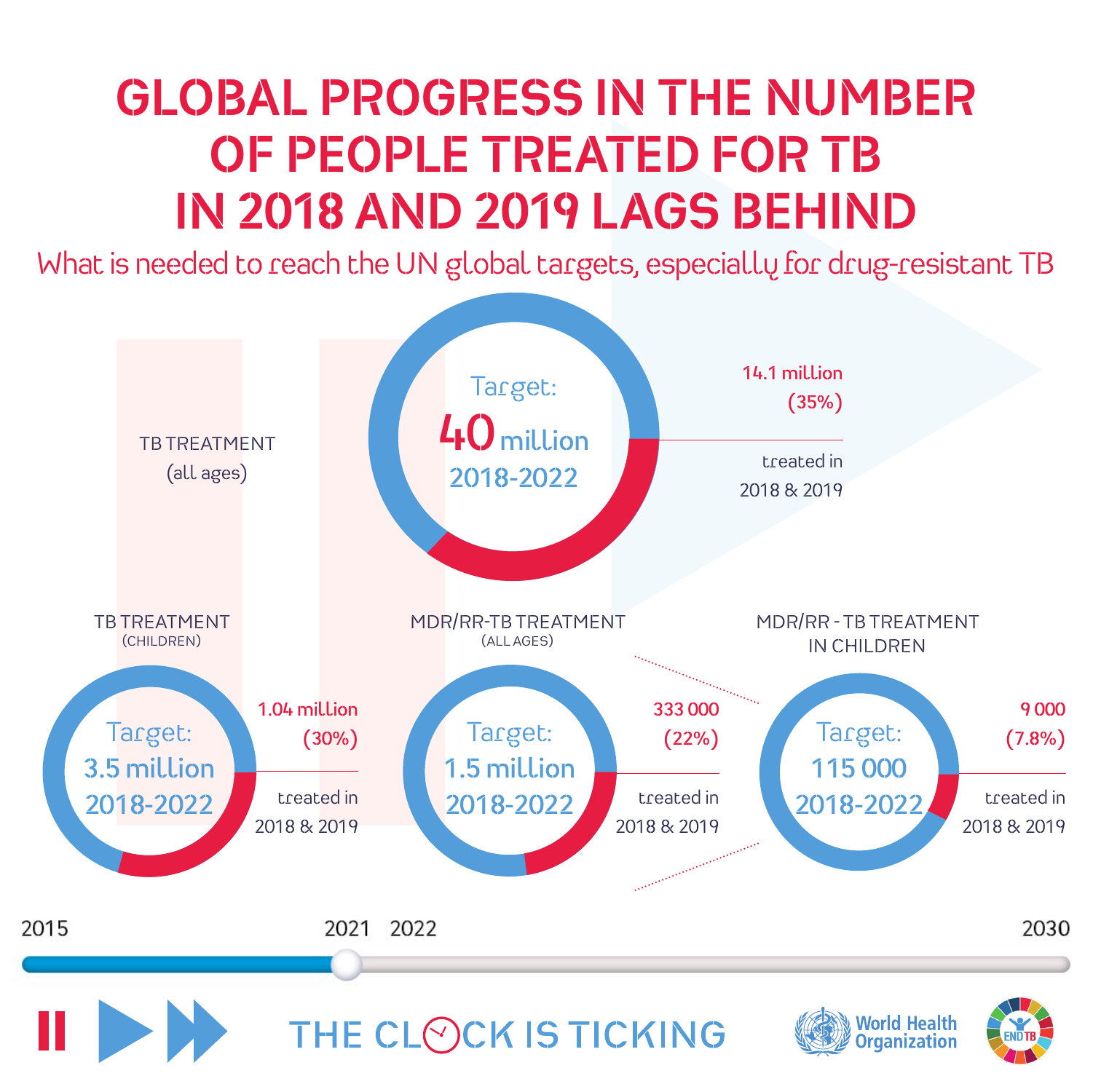# **ACCELERATED ACTION URGENTLY REQUIRED TO REACH SDGS AND END TB STRATEGY TARGETS**

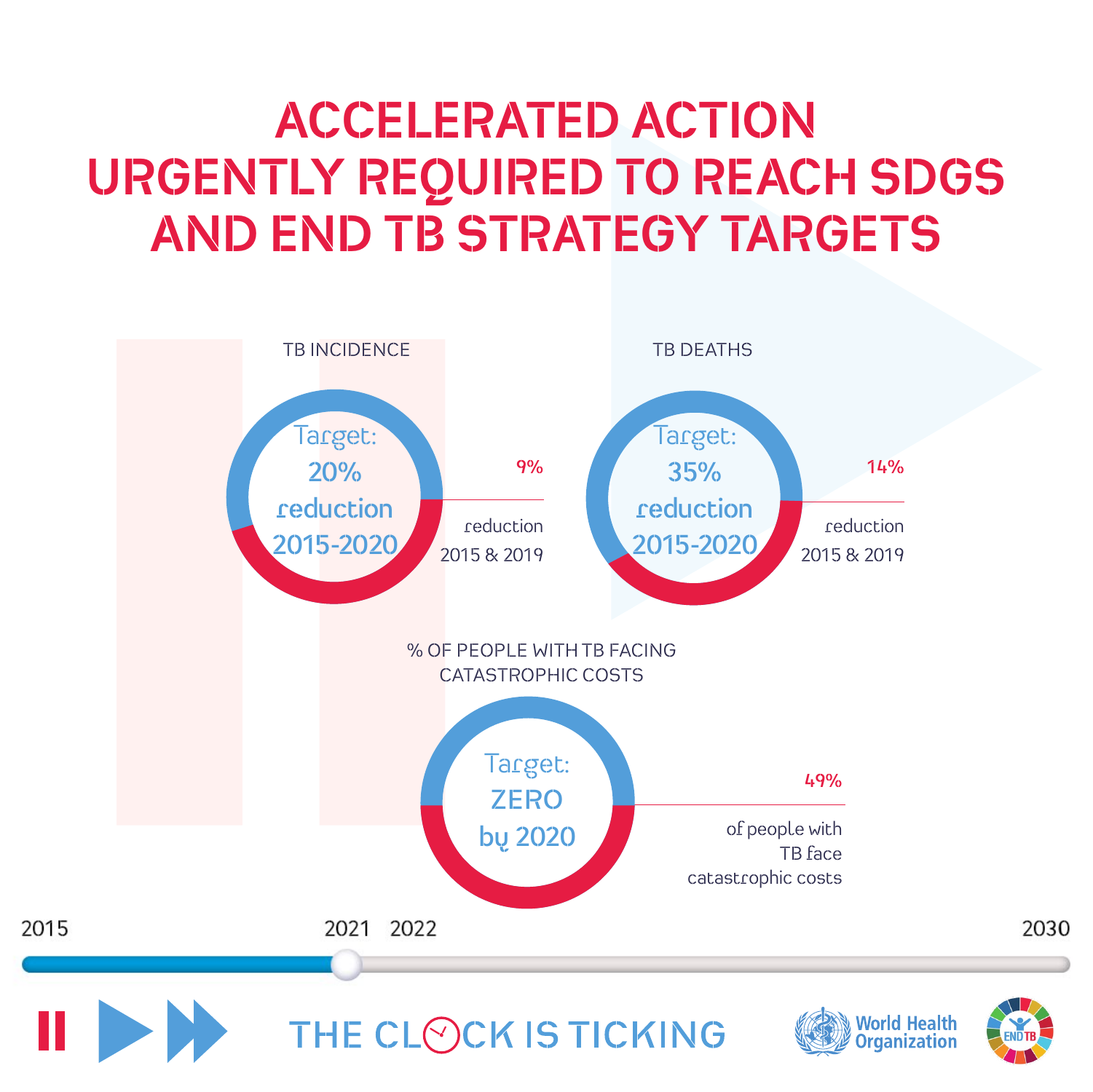#### **FUNDING GAPS IMPEDE PROGRESS TO END TUBERCULOSIS**